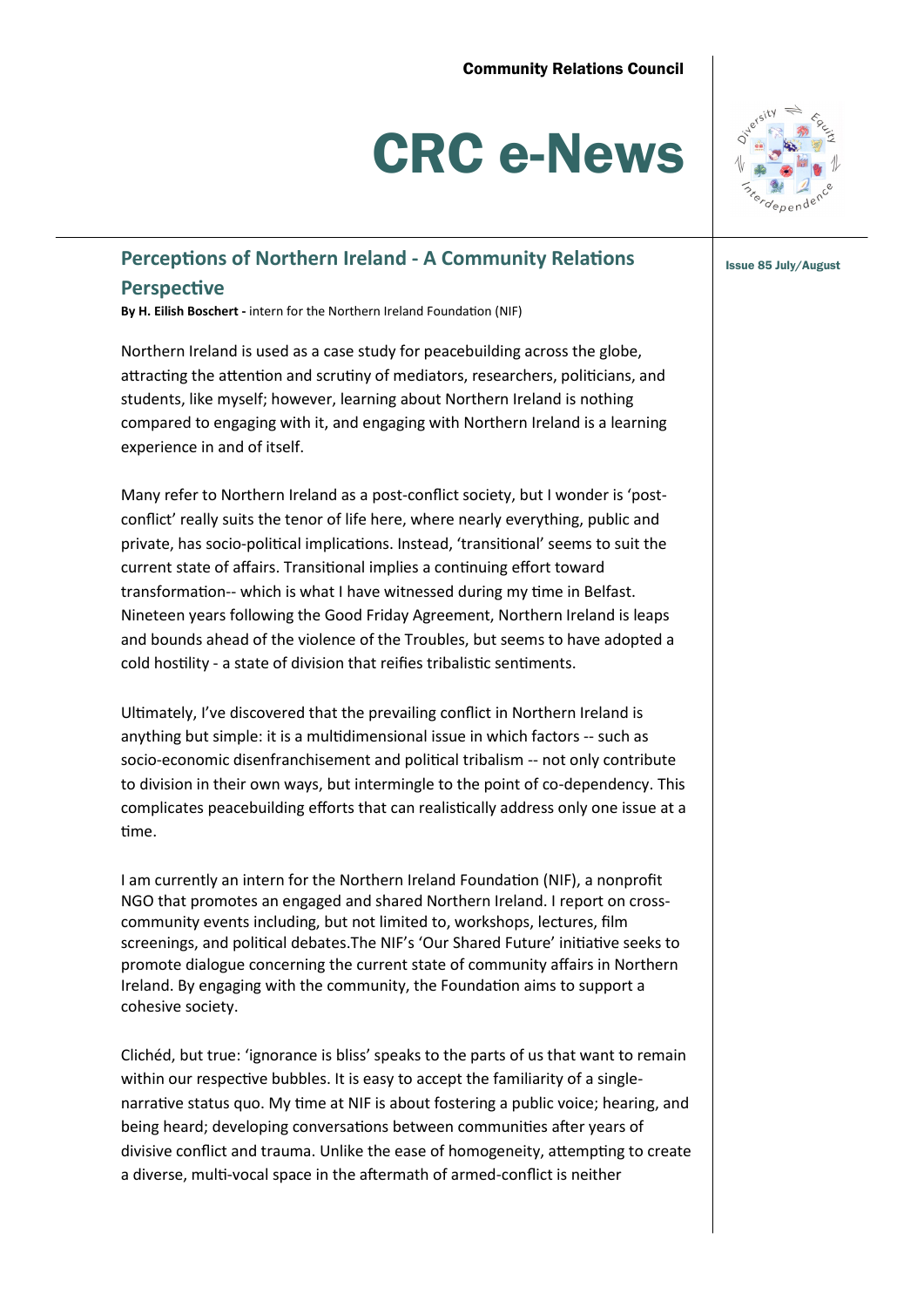With that being said, space needs to be reserved for situations and dialogue that make people feel uncomfortable and vulnerable. Part of integration is recognising your own role in society and taking responsibility for it—erasure of past injustices does not bode well for a unified future. Promoting dialogue is vital to transformation.

### **PeacePlayers International – Northern Ireland**

**Gareth Harper**, Managing Director

PeacePlayers International – Northern Ireland (PPI-NI) is increasingly being recognised locally for its work in bringing together children and young people from opposite sides of the traditional religious, ethnic and cultural divide in Northern Ireland. PeacePlayers in Northern Ireland, as it does in its sister projects in Cyprus, the Middle East and South Africa and now in the United States, uses sport to unite educate and inspire children and young people from divided communities through sport.

In 2016 PPI-NI was delighted to have its work locally acknowledged through receipt of core funding support from the Northern Ireland Community Relations Council (CRC). With funding provided by CRC, PeacePlayers supports those working with children and young people in realising and releasing the potential of sport for community relations and peace building work. It is our hope that key individuals in sporting, community and educational organisations will become more aware of the contribution of sport for community relations and peace building work and that there will be a greater willingness among public organisations to use sport as a tool to engage in cross-community activities.

PeacePlayers - Northern Ireland now is excited to share that PeacePlayers globally has been named a 2017 recipient of the Robert Wood Johnson Foundation (RWJF) Sports Award. The RWJF 2017 Sports Award is the highest honour for inspiring healthier communities through sport presented by the nation's largest philanthropy dedicated solely to health. This is a great honour that will enable us to further raise awareness of our work in Northern Ireland and beyond, as we strive towards a Northern Ireland and indeed a world where youth who play together can show that we can all live together.

To learn more abour PeacePlayers [click here](https://www.peaceplayersintl.org/ppi-programs/)



## **Institute of Conflict Research & North West Migrants Forum**

ICR and North West Migrants Forum have been working on a European project, made up of 12 partners from 9 different countries, exploring Online Hate Speech and Hate Crime. The eMORE project aims to gain a sound understanding of trends over the Internet, to allow comparative analysis at national/EU level, and to support the harmonised combating against hate-motivated offences at EU/national level.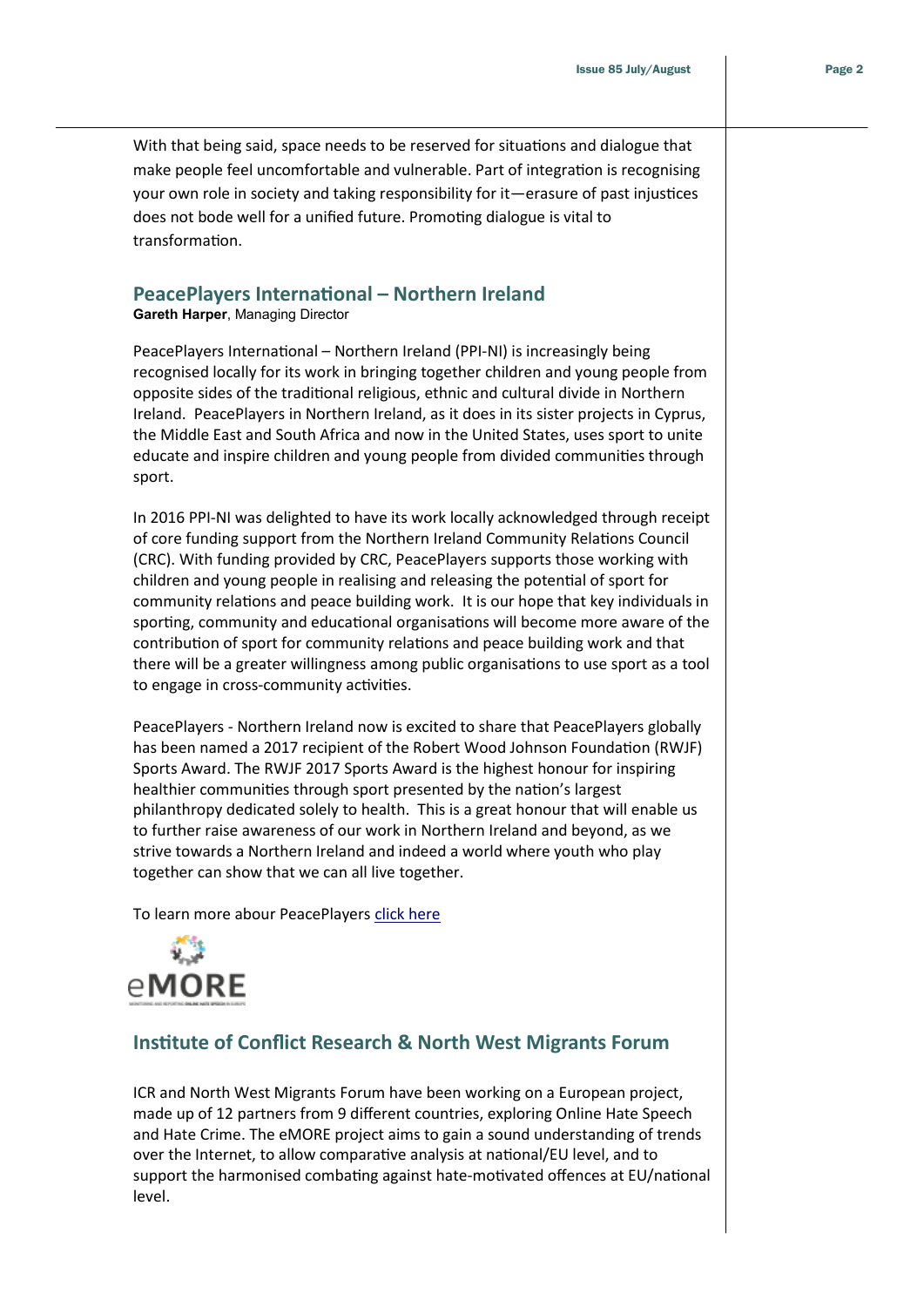#### **This is not a victim support APP**

This APP does not provide any kind of assistance or support to victims of hate speech. The information submitted via the APP will be used by our team to get comprehensive knowledge of the phenomenon and better understanding of trends and hateful online habits across nine European countries. The data gathered will be further used to develop



training programmes to address the growing phenomenon of online Hate Speech and Hate Crime. The local project will work directly with support agencies to provide current support services with ongoing data to enable them to tailor their responses to victims.

For further information on the project please contact: Denise Hughes Institute for Conflict Research Unit 14, North City Business Centre 2, Duncairn Gardens, Belfast BT15 2GG Tel: 028 90 742682 Email: [denisehughes@conflictresearch.org.uk](mailto:denisehughes@conflictresearch.org.uk)



**Ensemble NI** Prime Cut Productions

Prime Cut are excited to be launching Ensemble NI, a series of FREE taster workshops delivered to community groups across Northern Ireland, funded by the Northern Ireland Executive. Groups will take part in 4 workshops using different art forms to explore themes of identity, culture and tradition on a personal, community and national level.

Ensemble NI is open to community group across Northern Ireland. These initial workshops will be delivered between July and September 2017. Following these initial workshops, there will be the opportunity to participate in a longer term with a high profile showcase event being held in March 2018. No previous experience of Arts Based Projects is required. We are particularly interested in working with groups based in hard to reach communities.

Prime Cut Productions are one of Ireland's foremost theatre companies. Formed in 1992, we are committed to producing excellent contemporary theatre that is accessible and entertaining for as wide an audience as possible. Prime Cut has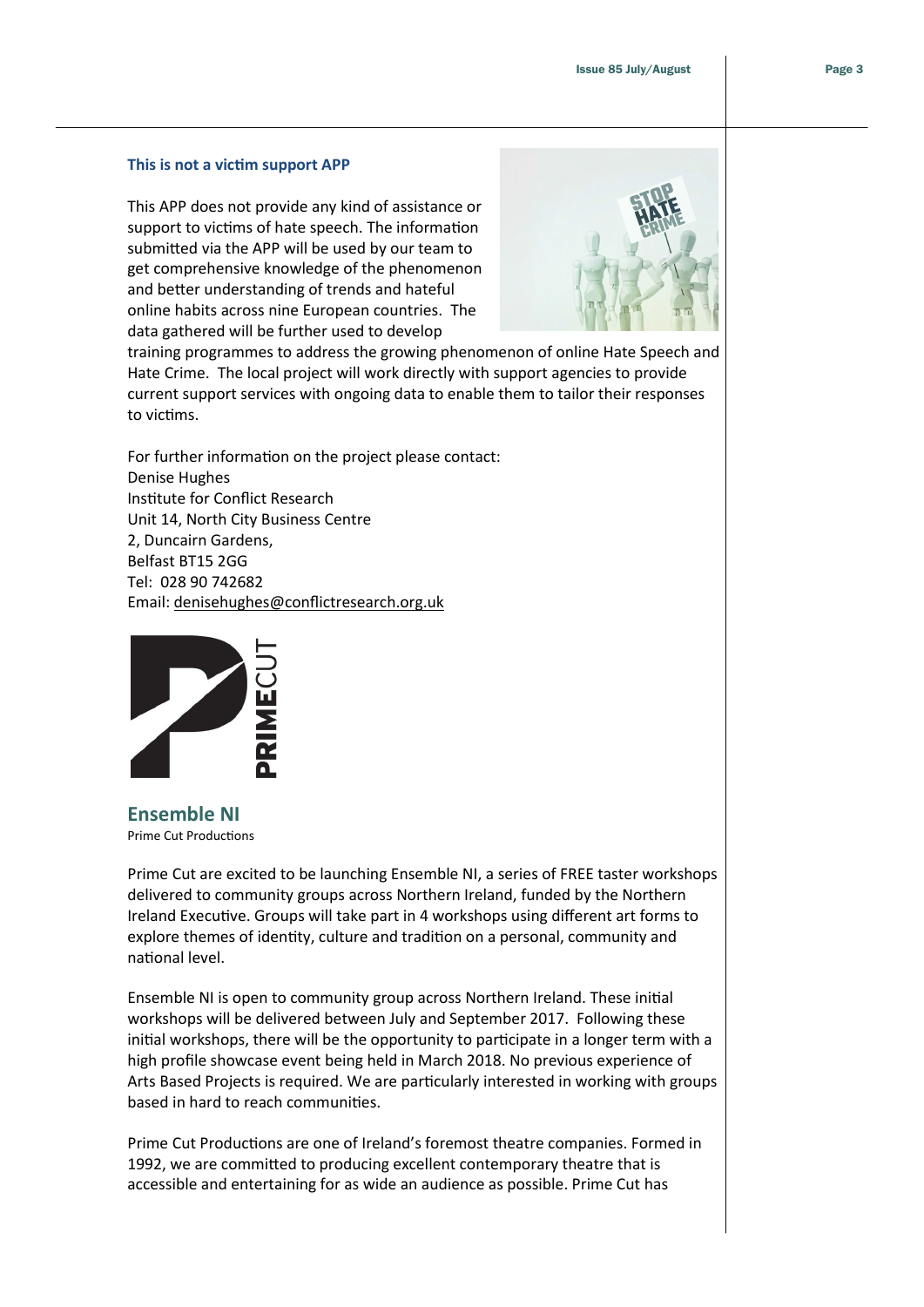produced 40 highly acclaimed Northern Irish Premieres of the best of International Theatre as well showcasing the work of Northern Irish Theatre Artists across the Island of Ireland and beyond.

As well as our professional productions, we have run a number of high profile Community Engagement Projects, including The Place Between (2017), Re:Vision (2016),The Secret City (2015), Ensemble (2014), Kaleidoscope (2013) ,The Baths (2012), Demeter: Still Life Still (2011), Right Here, Right Now (2010), and The Heights (2009) More information on our Community Engagement Projects can be found at [www.primecutproductions.co.uk/outreach](http://www.primecutproductions.co.uk/outreach)

#### **Do You Want To Take Part?**

If you are interested in your group taking part in Ensemble 3, or would like some further information on this exciting opportunity contact Matt Faris on [matt@primecutproductions.co.uk](mailto:matt@primecutproductions.co.uk) or on 02890 244 004. The project is limited to 10 community groups so we recommend an early registration of interest.

This project is funded by the Northern Ireland Executive



Prime Cut Productions is core funded by the Community Relations Council, Belfast City Council and the Arts Council of Northern Ireland







# **Big Lottery Fund**

Are you thinking of applying to Big Lottery Fund? Do you want to work with local people to help improve their lives and communities? We are looking for projects to put people in the lead and we have developed a short film to help explain what we mean by that. Watch the animation here: [https://www.youtube.com/watch?](https://www.youtube.com/watch?v=Uzmc8AnqVIk) [v=Uzmc8AnqVIk](https://www.youtube.com/watch?v=Uzmc8AnqVIk)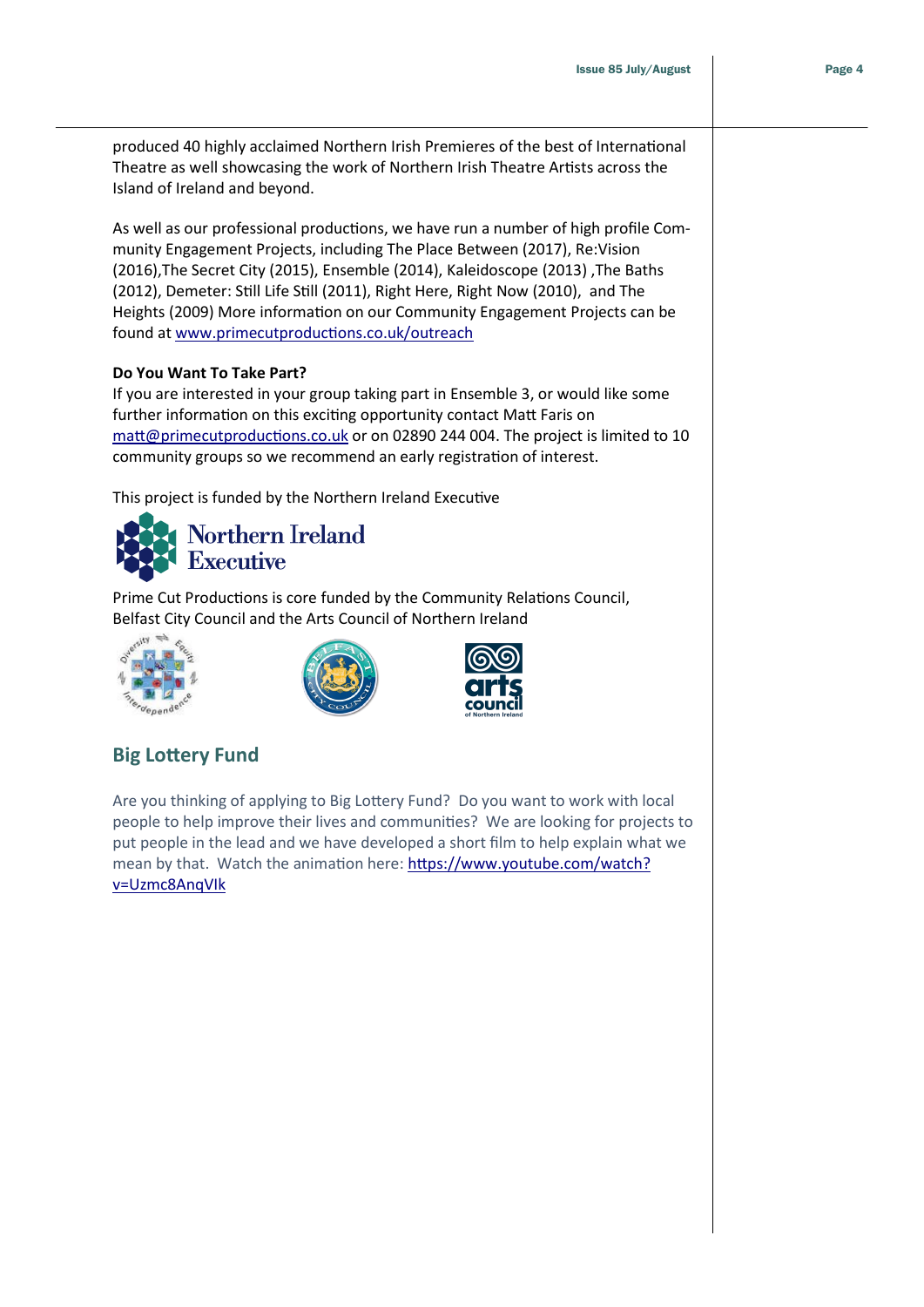# **Events**

## **SOMA Festival**

**1 st Annual Sheehy Skeffington Conversation. Conversations on the Arts, Creativity and Healing**

## **Down Council Museum 14th July, 2017. 10.30- 3.30**

Are you interested in the interconnections of the Arts, Creativity Healing? If so, this conversation will provide you with a meaningful and enjoyable experience

To reserve a place email Mary at [sheehyskeffingtonss@gmail.com](mailto:sheehyskeffingtonss@gmail.com)

Cost including lunch £10

#### **Book Launch**

#### *Macha's Twins, A Spiritual Journey with The Celtic Horse Goddess Kate Fitzpatrick*

Bilbo's Bistro, Castlewellan, Thursday 13th July, 6.00-8.00pm

Macha's Twins, tells the story of Macha the Horse Goddess who cursed the men of Ulster for nine generations. The book is a living myth of the contemporary feminine spirit and a healing story for Ireland This is the story of the author's journey with contemporary women to find the healed feminine in the land and soul of Ireland and bring that light back into the province of Ulster. Kate Fitzpatrick has worked with the spirituality and transformative power of Celtic myth for over twenty-five years.

#### **Book Launch**

#### *Winnie and George; An Unlikely Union*

Allison Murphy

Kings Inn, Castlewellan, Saturday 19th July, 3.00-4.30 p.m

A story of how two diametrically-opposed people got together, primarily through their shared passion for the rights of the working class. George, like many men of that era, was disillusioned by what he had witnessed on the Western Front. Winnie, embracing socialist ideology, had trod a very different path as a significant part of James Connolly's network, which had formed the 1916 insurgency.

Author Allison Murphy, painstakingly put together Winnie and George's story. She carried out meticulous research from material obtained via various records. She has used this wealth of information to create this story, throwing light and understanding about part of our troubled past.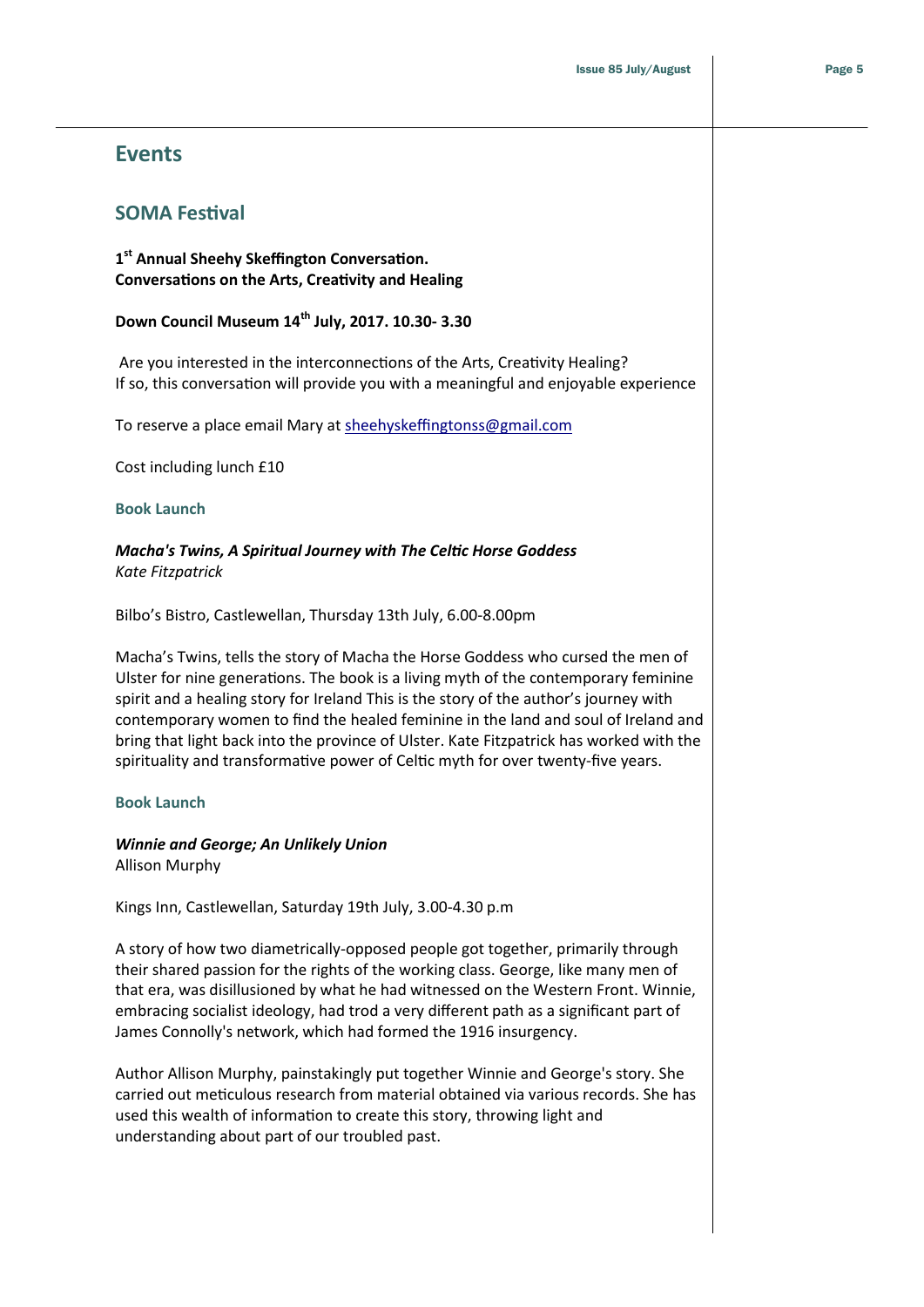#### **Language Café - The Language of Nonviolence**

Saturday, 15th July, Urban Café , Castlewellan

Come along to Urban café and have an opportunity to engage in the concept, theory and practice of the Language of Nonviolence with other curious linguists. You will be welcomed and hosted by a few NVC practitioners.

## **Commemorating 80th anniversary of the Battle of Jarama**

Friday 4th August 12.00pm to 2.15pm, Shankill Road Library-Belfast

(Light lunch before the lecture)

Guest speaker Brian Hanley: "The Radical Thirties"

Chairperson: Jackie Redpath

After the meeting flowers will be laid on the memorial in Writers Square.

Organised by the IBCC in partnership with the Greater Shankill Partnership, Belfast and District Trade Union Council, Shankill Library, Trademark, ICTU Youth Committee.

As part of the People's Festival-Féile an Phobail

For further information contact: 0775195175

## **The International Brigade Commemoration Committee present**

An evening of song and music with Joe Solo and Eoghan O'Neill

Sunflower Pub (upstairs) Friday 4th August: 7. 30pm

Remembering those who fell in the valley of Jarama

"We have left that dark valley forever, But the memory will always remain, Of our struggle for freedom and justice, Side by side with the people of Spain"

As part of the People's Festival-Féile an Phobail

Pay at the door £10 waged £5 unwaged-further information:07751951785



If you would like to comment or submit an article for this bulletin or advertise a community relations event or publication, please contact Patricia poneill@nicrc.org.uk.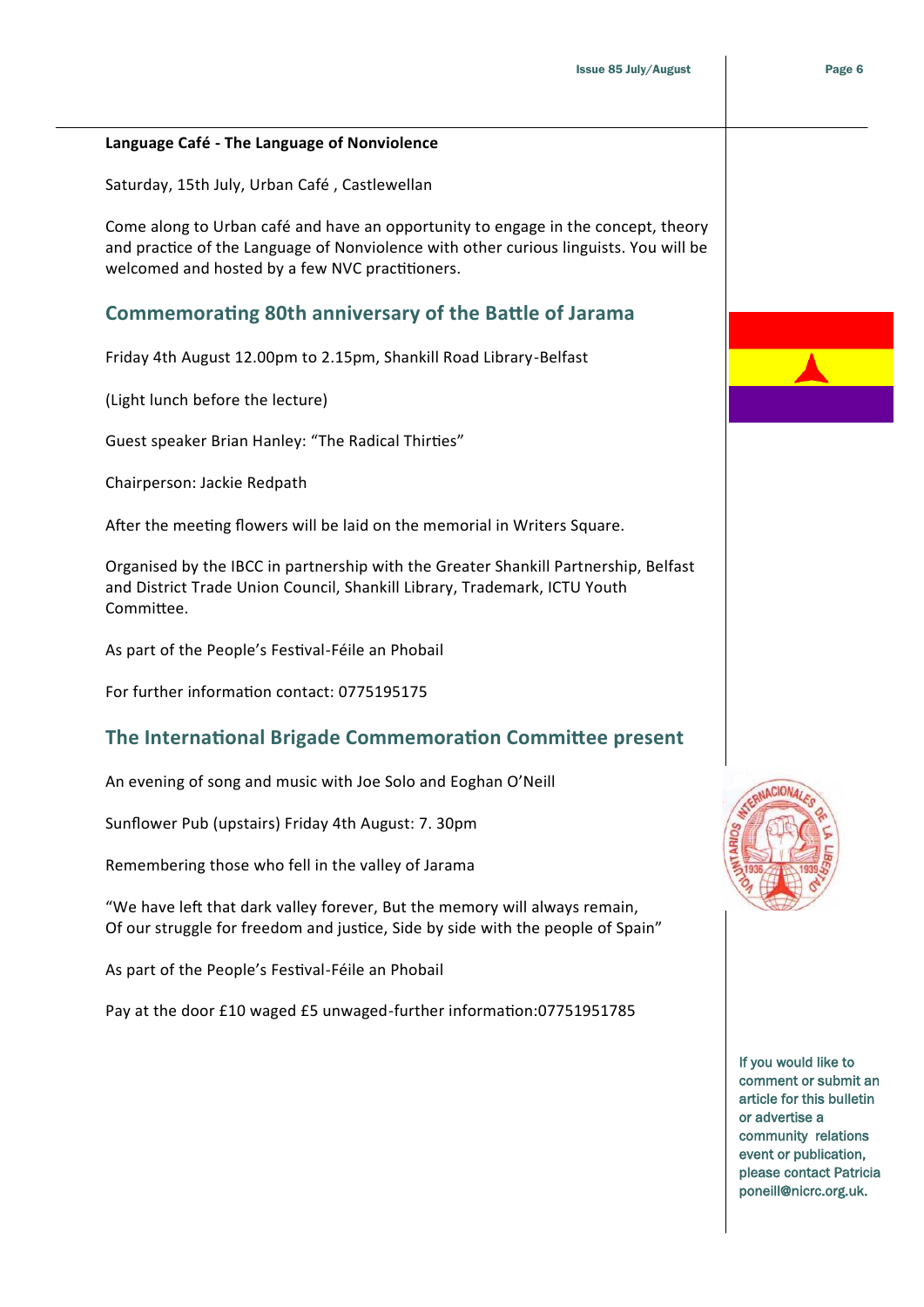# **Reclaiming the Bonfires; Women explore the international and local history and their use in cultural celebrations**

Women's Resource and Development Agency

WRDA are delighted to announce a new programme that will enable women to explore the long, rich, diverse and shared history of bonfires internationally, and locally. This will help women explore their use in cultural celebrations today and how they can be used as culturally inclusive events. Workshops will include:

 The history and international use of bonfires; From Witch Burning to Summer Solstice celebrations

- Local experiences of bonfires; When I was growing up……….
- Sharing our experiences and learning
- Ideas generation; Do you know what I think…….

Workshops in Community Relations Forum, The Baron Hall, 230 Antrim rd. Glengormley BT36 7QX contact Kathywolff1@aol.com 02890849314 Monday 7th & 14th August 7-9pm

Workshops in WRDA 6 Mount Charles, Belfast BT7 1NZ contact kellie.odowd@wrda.net Tel:02890230212 Thursday 3rd & 10th August 6.30-8.30pm

Workshops in Dee St. Community Centre 12-16 Dee St, Belfast BT4 1FT contact Kathy Watters 028 9045 8113 wattersk@belfastcity.gov.uk Wednesday 9th & 16th August 6.30pm-8.30pm

## **Think Safety First when Building and Attending Bonfires**

Northern Ireland Fire and Rescue Service (NIFRS)

#### **NIFRS appeals to people to 'Think Safety First' when building bonfires by adhering to the following safety advice:**

- Site the bonfire well away from houses, garages, sheds, fences, overhead cables, trees and shrubs
- Bonfires should be kept to a manageable size
- As a rule of thumb, the bonfire should be a minimum of five times the height from property, ie, if the bonfire is 10 metres tall, it should be at least 50 metres from the nearest building
- Build the stack so that it is stable and will not collapse
- Never build a hut or den inside the bonfire

#### **NIFRS also appeals to 'Think Safety First' when attending a bonfire:**

- Do not burn foam filled furniture, tyres, aerosols, tins of paint, or bottles
- Responsible adults should look after lighting the bonfire. Before lighting the fire, check that no children or pets are hiding inside it
- Never use flammable liquids (petrol or paraffin) to light the fire use domestic firelighters
- Keep everyone away from the fire especially children who must be supervised at all times
- For an emergency keep buckets of water, a garden hose or a fire extinguisher ready
- At any sign of danger, or in the event of an emergency, dial 999 and ask for Northern Ireland Fire & Rescue Service

For further information contact NIFRS Headquarters on 028 9266 4221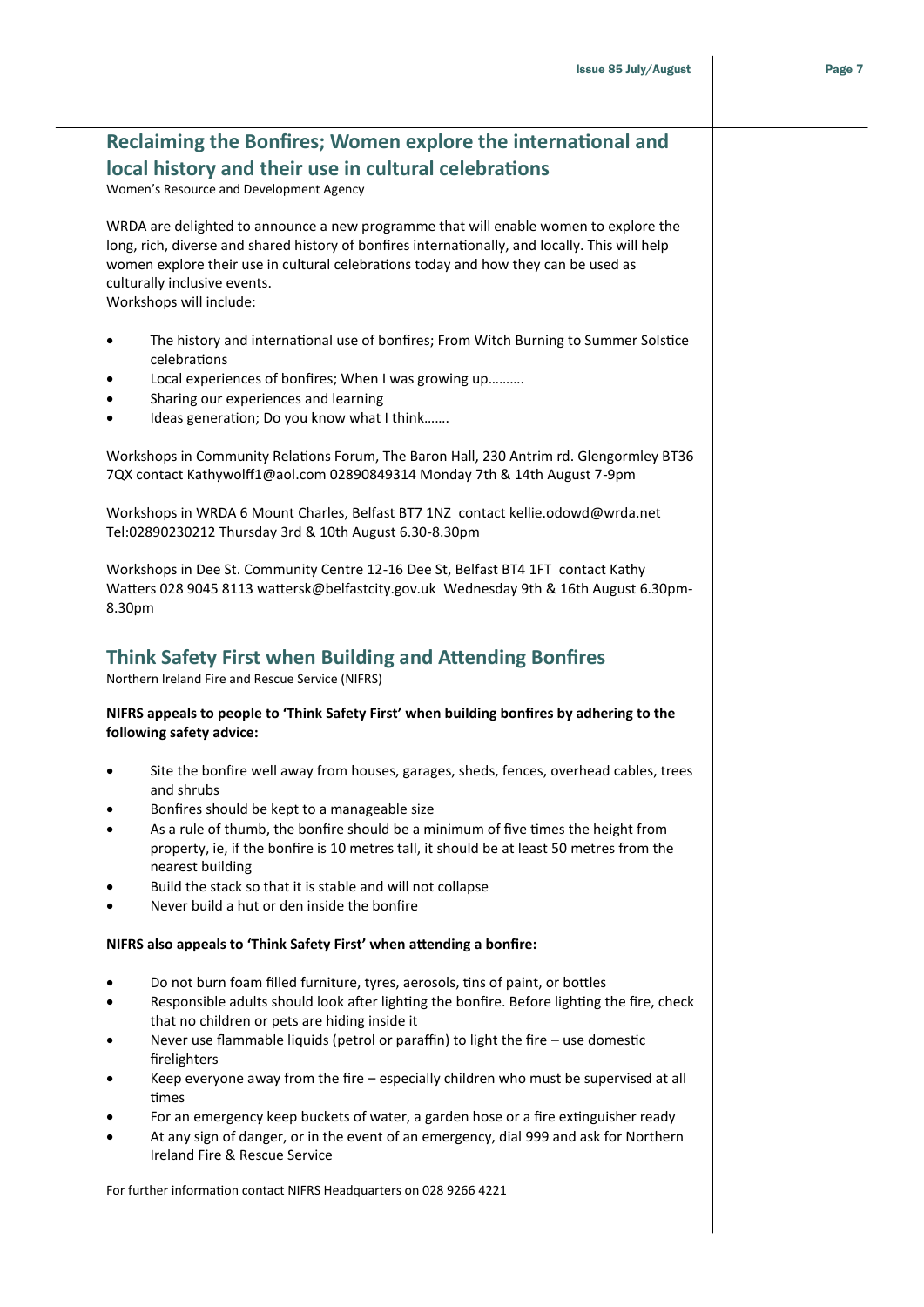## **Belfast MELA**

#### 27th August 2017

Join us at the Belfast Mela, the city's annual celebration of global cultures when tens of thousands of visitors pack Botanic Gardens to celebrate our people and diversity. The Mela transforms the park into a magical global garden filled with the sights, sounds and aromas of nations right around the world. Music, dance, arts and culture come together to create a heady, good humoured atmosphere which invites the world into the heart of our city.

For more information and tickets go to<http://www.belfastmela.org.uk/#home>

## **Heritage and Nature: A Landscape of possibilities**

Historic Environment Division, Department of Communites

European Heritage Open Days has been running in Northern Ireland for 20 years this year which is a milestone for us. It is an event that sees many private and public places of historical interest open their doors for free to the public, we also have many that put on events. This year there are over 400 openers and events across Northern Ireland. It is a European wide event with over 50 countries across Europe taking part and similarly organising events and opening the doors historic buildings many of which are not usually open to the public. We usually have a theme and this year it is -"Heritage and Nature: A Landscape of possibilities".

The dates are 9 and 10 September 2017, the brochure will be launched in August. In the meantime visit [https://discovernorthernireland.com/things](https://discovernorthernireland.com/things-to-do/attractions/love-heritage for%20more%20information.)-to-do/attractions/ love-heritage [for more information.](https://discovernorthernireland.com/things-to-do/attractions/love-heritage for%20more%20information.)

# **New Books**

# **Nerve Centre graphic novel and animation on the Battle of Messines**

The Nerve Centre's Creative Centenaries project has produced a new graphic novel on the Battle of Messines, told through the experiences of real life characters.

The Battle of Messines began on June 7, 1917, almost one year on from the beginning of the Somme campaign.

Men from the 36th (Ulster) and 16th (Irish) Divisions, made up largely of unionists or nationalists, fought alongside each other for the first time during the First World War.

The new graphic novel, illustrated by Derry artist David Campbell, follows the experiences of Ballymoney man John Meeke and the Irish MP Willie Redmond, who fought for the 36th and 16th Divisions respectively.

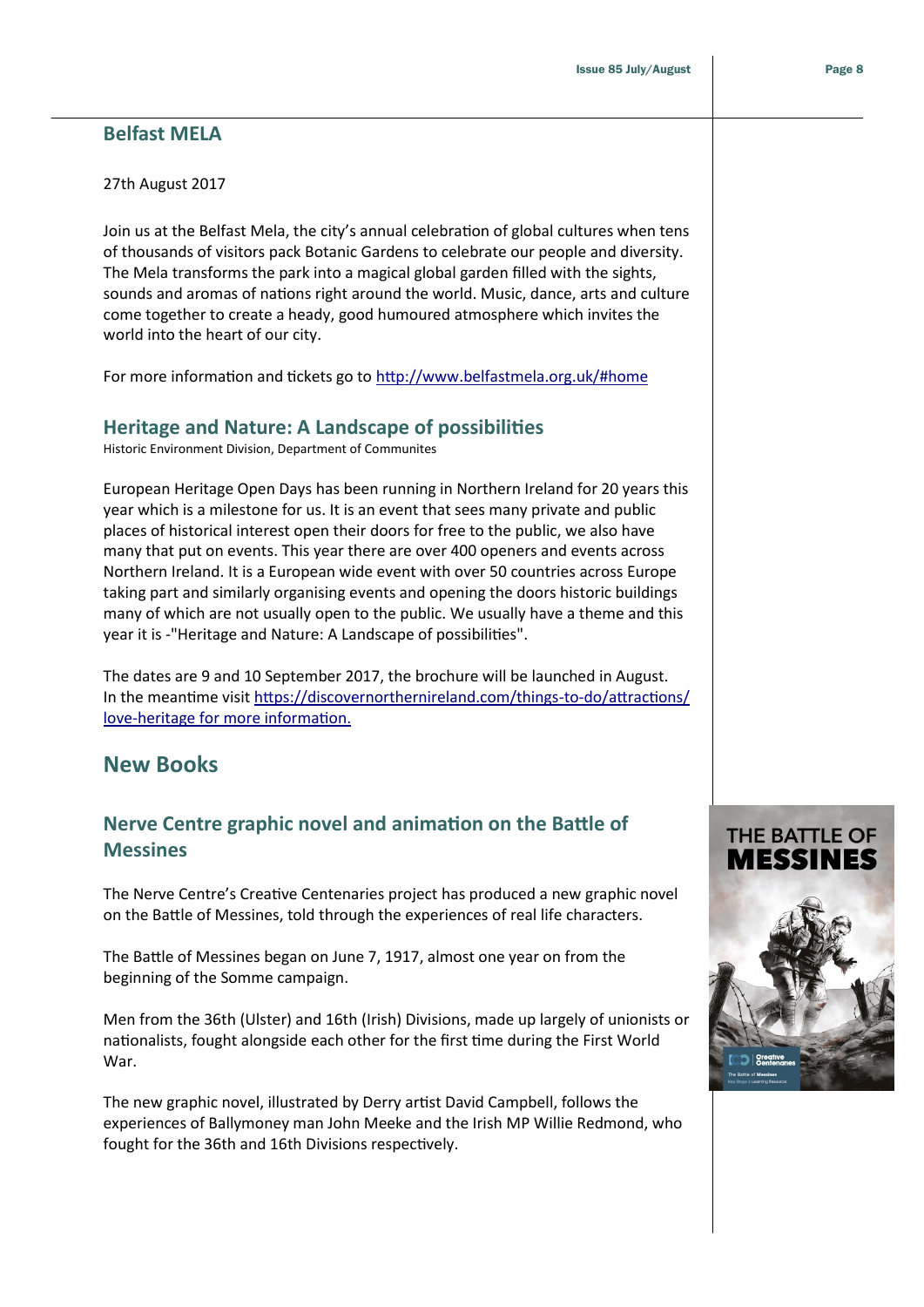| Meeke, a stretcher bearer in the battle, administered aid to Redmond who had been shot<br>and injured shortly after the attack began. Redmond was removed from the battlefield<br>but later died from his injuries. Meeke was awarded the Military Medal for his bravery.                                                                                                                                                                                                                                                                                                                                                                                                                                                                                                                                                                                       |  |
|-----------------------------------------------------------------------------------------------------------------------------------------------------------------------------------------------------------------------------------------------------------------------------------------------------------------------------------------------------------------------------------------------------------------------------------------------------------------------------------------------------------------------------------------------------------------------------------------------------------------------------------------------------------------------------------------------------------------------------------------------------------------------------------------------------------------------------------------------------------------|--|
| The Battle of Messines graphic novel looks at the impact of the attack through the eyes of<br>both men, including how modern warfare tactics such as tanks and placing explosives<br>deep under German lines were used effectively for the first time.                                                                                                                                                                                                                                                                                                                                                                                                                                                                                                                                                                                                          |  |
| The resource has been funded by the Department for Communities and the Irish<br>Government's Department of Foreign Affairs and Trade and produced in partnership with<br>the Public Record Office of Northern Ireland (PRONI).                                                                                                                                                                                                                                                                                                                                                                                                                                                                                                                                                                                                                                  |  |
| David Lewis, Director of Communications at the Nerve Centre, said: "The resource is the<br>latest in a series of graphic novels produced by the Nerve Centre exploring key events in<br>Irish history and the First World War. They are a fantastic way of getting young people<br>interested in the past and how these events are still having an impact on community<br>relations today."                                                                                                                                                                                                                                                                                                                                                                                                                                                                     |  |
| The graphic novel is accompanied by an education pack for Key Stage 3 pupils with<br>background information on the battle and the two men as well as suggested digital<br>learning activities for the classroom.                                                                                                                                                                                                                                                                                                                                                                                                                                                                                                                                                                                                                                                |  |
| The Nerve Centre has also been involved in producing a 5 minute animation on the Battle<br>of Messines in partnership with the Somme Museum, ahead of an exhibition at the<br>museum later this month. The animation uses the latest 2.5D techniques to bring to life<br>archive photographs of the 36th (Ulster) and 16th (Irish) Divisions.                                                                                                                                                                                                                                                                                                                                                                                                                                                                                                                   |  |
| For further information please contact:<br>Nerve Centre<br>7-8 Magazine Street<br>Derry~Londonderry<br><b>BT48 6HJ</b>                                                                                                                                                                                                                                                                                                                                                                                                                                                                                                                                                                                                                                                                                                                                          |  |
| Or phone 028 7126 0562                                                                                                                                                                                                                                                                                                                                                                                                                                                                                                                                                                                                                                                                                                                                                                                                                                          |  |
| <b>Interface Barriers, Peacelines and Defensive Architecture</b><br>Belfast Interface Project                                                                                                                                                                                                                                                                                                                                                                                                                                                                                                                                                                                                                                                                                                                                                                   |  |
| Interfaces PDF.pdf                                                                                                                                                                                                                                                                                                                                                                                                                                                                                                                                                                                                                                                                                                                                                                                                                                              |  |
| In 2012 Belfast Interface Project published a study carried out by the Institute for Conflict<br>Research to identify and classify the known security barriers and associated forms of<br>defensive architecture in residential areas of Belfast. This new publication seeks to update<br>that research regionally and define what progress has been made during the intervening 5<br>year period to 2017 on 'reimaging', 'reclassifying' and / or 'removing' interface barriers and<br>defensive architecture across Northern Ireland. This document draws significantly upon this<br>latest research by The Senator George J Mitchell Institute for Global Peace, Justice and<br>Security at Queen's University Belfast while also bringing together photographs and past<br>information from previous BIP research projects on interface walls and barriers. |  |
| This examination attempts to provide an overview of security structures, together with a<br>comprehensive listing, including new photographs and descriptions of defensive barriers and<br>interface walls across the region.                                                                                                                                                                                                                                                                                                                                                                                                                                                                                                                                                                                                                                   |  |
|                                                                                                                                                                                                                                                                                                                                                                                                                                                                                                                                                                                                                                                                                                                                                                                                                                                                 |  |